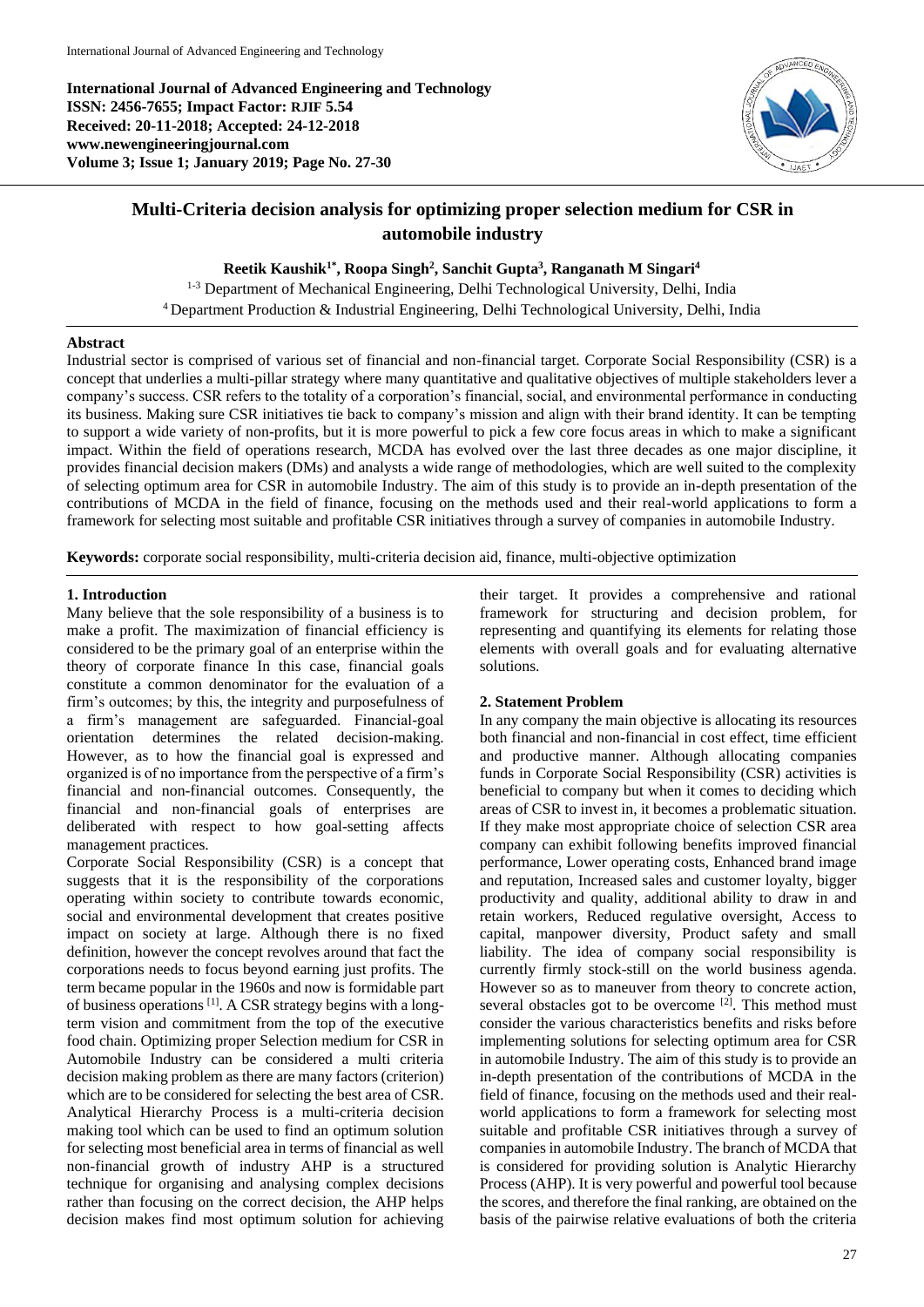and the options provided by the user.

#### **3. Literature Review**

For the process of selecting the best alternatives for determining the key areas for CSR activities is very crucial step. Realizing the fact many researchers have done a lot of work in this area. Constantin Zopounidis [3] explained how the complexity of financial decisions has rapidly increased over the decade, thus highlighting the importance of developing and implementing sophisticated and efficient quantitative analysis techniques for supporting and aiding financial decision making. Multi-criteria decision aid (MCDA), an advanced field of operations research, provides financial decision makers (DMs) and analysts a wide range of methodologies, which are well suited to the complexity of financial decision problems.

Further a descriptive study done by Anna Doś [4] explained about how despite the fact that some studies focused on both CSR and finance, little is still known about how MCDMs can be used to integrate financial management and CSR. The research also concluded how maximization of financial efficiency constitutes a common denominator for the evaluation of a firm's outcomes, the integrity and purposefulness of the firm's management are safeguarded.

The key benefits company exhibits while involving itself with CSR activities are summed up as follows:

- **1. Improves Brand Image:** Companies that demonstrate their commitment to various causes are perceived as more philanthropic than companies whose corporate social responsibility endeavours are non-existent.
- **2. Brand Awareness by Media Coverage:** Media visibility is important as it sheds a positive light on your organization and shows that company is transparent.
- **3. Boosts Employee Engagement:** Employees like working for a company that has a good public image and is constantly in the media for positive reasons.
- **4. Networking and Maintaining Relationships:**  Interaction with client outside the scope of the project to overcome the problem of relationship discontinuity, regular communication with the clients.
- **5. Generating Sales leads:** connecting with various employees of target companies as potential clients.
- **6. To increase Web Traffic:** with availability of company's profile on various social platforms it becomes easy to redirect to company's website thereby increasing web traffic.

CSR activities are focused on six broad themes with the goal of improving the overall socio- economic status in its areas of operation

- 1. Promoting healthcare, sanitation and making safe drinking water available
- 2. Employment enhancement through training and vocational skill development
- 3. Income enhancement through farm based and other livelihood opportunities
- 4. Promoting education & sports
- 5. Environmental sustainability
- 6. Infrastructure development

From literature review one can conclude that there exist lots of beneficial factors that can be linked with CSR activities and finance but one must eliminate most obvious choices and should pay proper attention while selecting the characteristic benefits through CSR and areas where they can be implemented. The next portion describes the methodology of AHP approach.

### **4. Research Methodology**

### **4.1 Multi-Criteria Decision Aid (MCDA)**

Multi-criteria decision aid (MCDA) or multiple-criteria decision analysis (MCDA), an advanced field of operations research that explicitly evaluates multiple conflicting criteria in decision making. Research into operations provides many interesting insights into multiple-criteria decision-making (MCDM) and multi-attribute decision tools, which then enhance decision rationality under circumstances where a number of heterogenic objectives must be achieved. The most-popular multi-criteria decision tools include AHP, PROMETHEE, ELECTRE, TOPSIS, and their families [5].

The Analytic Hierarchy Process (AHP), introduced by Thomas Saaty (1980), is an effective tool for dealing with complex decision making, and may aid the decision maker to set priorities and make the best decision. By reducing complex decisions to a series of pairwise comparisons, and then synthesizing the results, the AHP helps to capture both subjective and objective aspects of a decision. In addition, the AHP incorporates a useful technique for checking the consistency of the decision maker's evaluations, thus reducing the bias in the decision making process [6].

Steps involved in AHP are as follows:

- 1. Identify the problem.
- 2. Identify the criteria that influences the behavior of the problem-brainstorming and judgement of expert are used to identify the criteria.
- 3. Structure the hierarchy of criteria and alternatives
- 4. Remove ambiguity by carefully defining every element in the hierarchy
- 5. Prioritize the primary criteria with respect to their impact on the overall objective. This is done by first comparing every element to each other, two at a time. This is called pairwise comparison. After the scores are given multiply the scores and raise it to power of 'n' where 'n' is the number of criteria (and alternatives). Add these scores and divide each score with the sum obtained. This way we obtain the normal priority vector.
- 6. Similarly, prioritize the sub-criteria with respect to respective alternatives.
- 7. To obtain the overall rankings, multiply the matrix obtained by prioritizing the alternatives and transpose of the priority vector of characteristics.
- 8. For checking the consistency of the results, first calculate the Principal Eigenvalue (λmax) of the priority vector. For consistency index use the formula:

$$
C.I = \frac{\lambda \max - n}{n - 1}
$$

For consistency ratio, use the formula:

$$
C.R = \frac{C.I}{R.I}
$$

A consistency ratio of 0.1 or less is considered acceptable. For our case with  $n = 6$  in both the characteristics matrix and sub-criteria matrix. Therefore R.I for  $n = 6$  is 1.24.

#### **5. Numerical illustration**

During this study, through different research papers and by expert opinion we have identified some of the key benefits achieved by company by involving themselves with CSR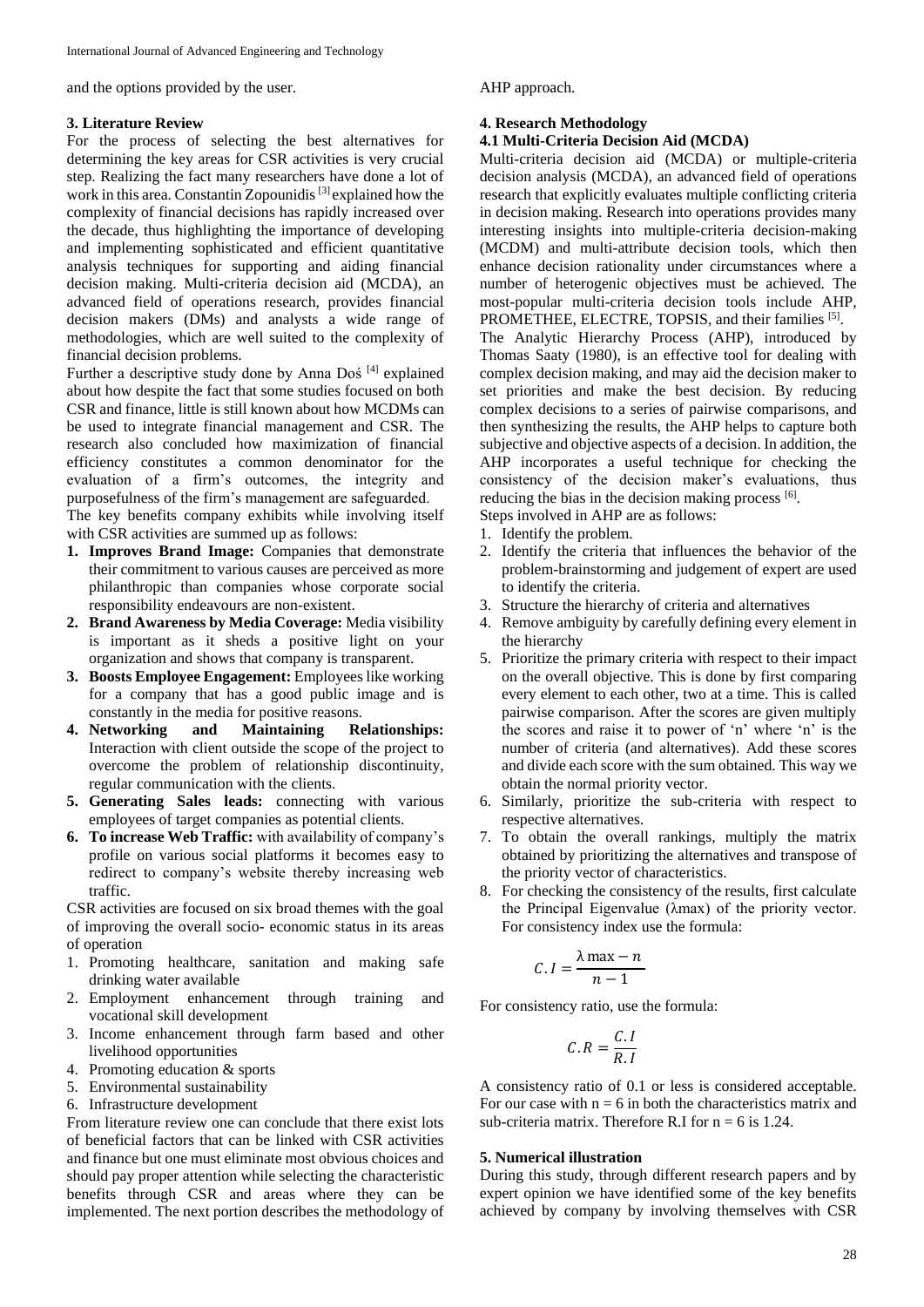activities. Some of those factors are:

*N*1- Improves Brand Image, *N*2- Brand Awareness by Media Coverage, *N*3- Boosts Employee Engagement, *N*4- Networking and Maintaining Relationships, *N<sub>5</sub>*- Generating Sales leads, *N*<sub>6</sub>- To increase Web Traffic. Some key areas where CSR activities are focused in automobile industry. These areas are represented as:  $M_1$ - Promoting healthcare, sanitation and making safe drinking water available,  $M_2$ -Income enhancement through farm based and other livelihood opportunities,  $M_3$ - Promoting education & sports, <sup>4</sup> - Employment enhancement through training and vocational skill development,  $M_5$ - Environmental sustainability and  $M<sub>6</sub>$ - Infrastructure development. First step is collection of data from all experts and analyse it and summarize it. Then AHP methodology is followed for generating optimum solution.

**Table 1:** Pairwise comparison of required characteristic benefits of **CSR** 

|                                               | N1 | N2   | N <sub>3</sub> | N <sub>4</sub> | N <sub>5</sub> | N <sub>6</sub> |  |  |
|-----------------------------------------------|----|------|----------------|----------------|----------------|----------------|--|--|
| N <sub>1</sub>                                |    | 0.25 | 0.5            | 0.5            | 0.25           | 0.25           |  |  |
| N <sub>2</sub>                                |    |      | 2              | 2              |                |                |  |  |
| N <sub>3</sub>                                | 2  | 0.5  |                |                | 0.5            | 0.5            |  |  |
| N <sub>4</sub>                                | 2  | 0.5  |                |                | 0.5            | 0.5            |  |  |
| N <sub>5</sub>                                |    |      | 2              | 2              |                |                |  |  |
| N <sub>6</sub>                                |    |      |                | 2              |                |                |  |  |
| $\lambda_{\text{max}} = 6$ , C.I = 0, C.R = 0 |    |      |                |                |                |                |  |  |

**Table 2:** Pairwise comparison of various areas of CSR based on N1

|                | M1                                                             | M <sub>2</sub> | M <sub>3</sub> | M <sub>4</sub> | M <sub>5</sub> | M6 |  |  |  |
|----------------|----------------------------------------------------------------|----------------|----------------|----------------|----------------|----|--|--|--|
| M1             |                                                                | 2              | 0.25           | 6              | 6              |    |  |  |  |
| M <sub>2</sub> | 0.25                                                           |                | 0.17           |                |                |    |  |  |  |
| M <sub>3</sub> |                                                                | 6              |                |                |                |    |  |  |  |
| M <sub>4</sub> | 0.17                                                           | 0.25           | 0.125          |                |                |    |  |  |  |
| M <sub>5</sub> | 0.17                                                           | 0.25           | 0.125          |                |                |    |  |  |  |
| M <sub>6</sub> | 0.17                                                           | 0.25           | 0.125          |                |                |    |  |  |  |
|                | $\lambda_{\text{max}}$ = 6.1474, C.I = 0.02948, C.R = 0.023774 |                |                |                |                |    |  |  |  |

**Table 3:** Pairwise comparison of various areas of CSR based on N2

|                                                                | M1   | M <sub>2</sub> | M <sub>3</sub> | $\mathbf{M}4$ | M <sub>5</sub> | M6 |  |  |
|----------------------------------------------------------------|------|----------------|----------------|---------------|----------------|----|--|--|
| M1                                                             |      | 3              |                | 0.25          |                |    |  |  |
| M <sub>2</sub>                                                 | 0.33 |                | 0.25           | 0.17          | 2              |    |  |  |
| M <sub>3</sub>                                                 |      | 4              |                | 0.25          |                |    |  |  |
| M <sub>4</sub>                                                 | 5    | 3              |                |               |                |    |  |  |
| M <sub>5</sub>                                                 | 0.25 | 0.5            | 0.5            | 0.17          |                |    |  |  |
| M6                                                             | 0.25 | 0.5            | 0.20           | 0.17          | 0.5            |    |  |  |
| $\lambda_{\text{max}}$ = 6.2724, C.I = 0.05448, C.R = 0.043935 |      |                |                |               |                |    |  |  |

**Table 4:** Pairwise comparison of various areas of CSR based on N3

|                | M1   | M <sub>2</sub> | M <sub>3</sub> | M <sub>4</sub> | M <sub>5</sub> | M6  |
|----------------|------|----------------|----------------|----------------|----------------|-----|
| M1             |      |                | 0.25           |                |                | 3   |
| M <sub>2</sub> | 0.5  |                | 0.17           |                | 0.5            | 0.5 |
| M <sub>3</sub> |      |                |                |                |                |     |
| M <sub>4</sub> | 0.25 |                | 0.17           |                | 0.5            | 0.5 |
| M <sub>5</sub> | 0.33 |                | 0.25           |                |                |     |
| M <sub>6</sub> | 0.33 |                | 0.25           |                |                |     |

 $\lambda_{\text{max}} = 6.2005$ , C.I = 0.0401, C.R = 0.032339

**Table 5:** Pairwise comparison of various areas of CSR based on N4

|                                                                | M1  | M <sub>2</sub> | M <sub>3</sub> | M <sub>4</sub> | M <sub>5</sub> | <b>M6</b> |  |  |
|----------------------------------------------------------------|-----|----------------|----------------|----------------|----------------|-----------|--|--|
| M1                                                             |     |                |                | 2              | 2              | 0.20      |  |  |
| M <sub>2</sub>                                                 |     |                |                |                | 2              | 0.20      |  |  |
| M <sub>3</sub>                                                 |     |                |                | 2              | 2              | 0.33      |  |  |
| M <sub>4</sub>                                                 | 0.5 | 0.5            | 0.5            |                |                | 0.25      |  |  |
| M <sub>5</sub>                                                 | 0.5 | 0.5            | 0.5            |                |                | 0.25      |  |  |
| M <sub>6</sub>                                                 |     |                |                |                |                |           |  |  |
| $\lambda_{\text{max}}$ = 6.1193, C.I = 0.02386, C.R = 0.019242 |     |                |                |                |                |           |  |  |

**Table 6:** Pairwise comparison of various areas of CSR based on N5

|                | M1        | M <sub>2</sub> | M <sub>3</sub> | M <sub>4</sub>                 | M <sub>5</sub> | <b>M6</b> |
|----------------|-----------|----------------|----------------|--------------------------------|----------------|-----------|
| M1             |           |                |                | 0.5                            |                |           |
| M <sub>2</sub> |           |                |                | 0.5                            |                |           |
| M <sub>3</sub> |           |                |                | 0.5                            |                |           |
| M <sub>4</sub> | 2         | 2              | 2              |                                | 6              |           |
| M <sub>5</sub> | 0.5       | 0.5            | 0.5            | 0.17                           |                |           |
| M6             | 0.25      | 0.25           | 0.25           | 0.125                          | 0.5            |           |
|                | $-6.018A$ |                |                | $C I - 0.00368 C D - 0.002068$ |                |           |

**Table 7:** Pairwise comparison of various areas of CSR based on N6

 $\lambda_{\text{max}} = 6.0184$ , C, I = 0.00368, C, R = 0.002968

|                | M1   | M <sub>2</sub> | M <sub>3</sub> | M <sub>4</sub> | M <sub>5</sub> | M6 |
|----------------|------|----------------|----------------|----------------|----------------|----|
| M1             |      |                |                |                | 2              |    |
| M <sub>2</sub> |      |                |                |                | 2              |    |
| M <sub>3</sub> |      |                |                |                | 2              |    |
| M <sub>4</sub> |      |                |                |                | 2              |    |
| M <sub>5</sub> | 0.5  | 0.5            | 0.5            | 0.5            |                | 2  |
| M <sub>6</sub> | 0.25 | 0.25           | 0.25           | 0.25           | 0.5            |    |

**Table 7:** Pairwise comparison of various areas of CSR based on N6

|                                               | M1   | M <sub>2</sub> | M <sub>3</sub> | M <sub>4</sub> | M <sub>5</sub> | M <sub>6</sub> |  |  |  |
|-----------------------------------------------|------|----------------|----------------|----------------|----------------|----------------|--|--|--|
| M1                                            |      |                |                |                | 2              |                |  |  |  |
| M <sub>2</sub>                                |      |                |                |                | 2              |                |  |  |  |
| M <sub>3</sub>                                |      |                |                |                | 2              |                |  |  |  |
| M <sub>4</sub>                                |      |                |                |                | 2              | 4              |  |  |  |
| M <sub>5</sub>                                | 0.5  | 0.5            | 0.5            | 0.5            |                | $\overline{2}$ |  |  |  |
| M <sub>6</sub>                                | 0.25 | 0.25           | 0.25           | 0.25           | 0.5            |                |  |  |  |
| $\lambda_{\text{max}} = 6$ , C.I = 0, C.R = 0 |      |                |                |                |                |                |  |  |  |

# **6. Results and Analysis**

From Table 8. It is evident that Employment enhancement through training and vocational skill development should get most priority considering the various characteristic benefits for which company receives while involving with CSR activities. Following Employment enhancement through training and vocational skill development is Promoting education & sports, Promoting healthcare, sanitation and making safe drinking water available and Income enhancement through farm based and other livelihood opportunities. These areas are based on automobile industry expert's point of view.